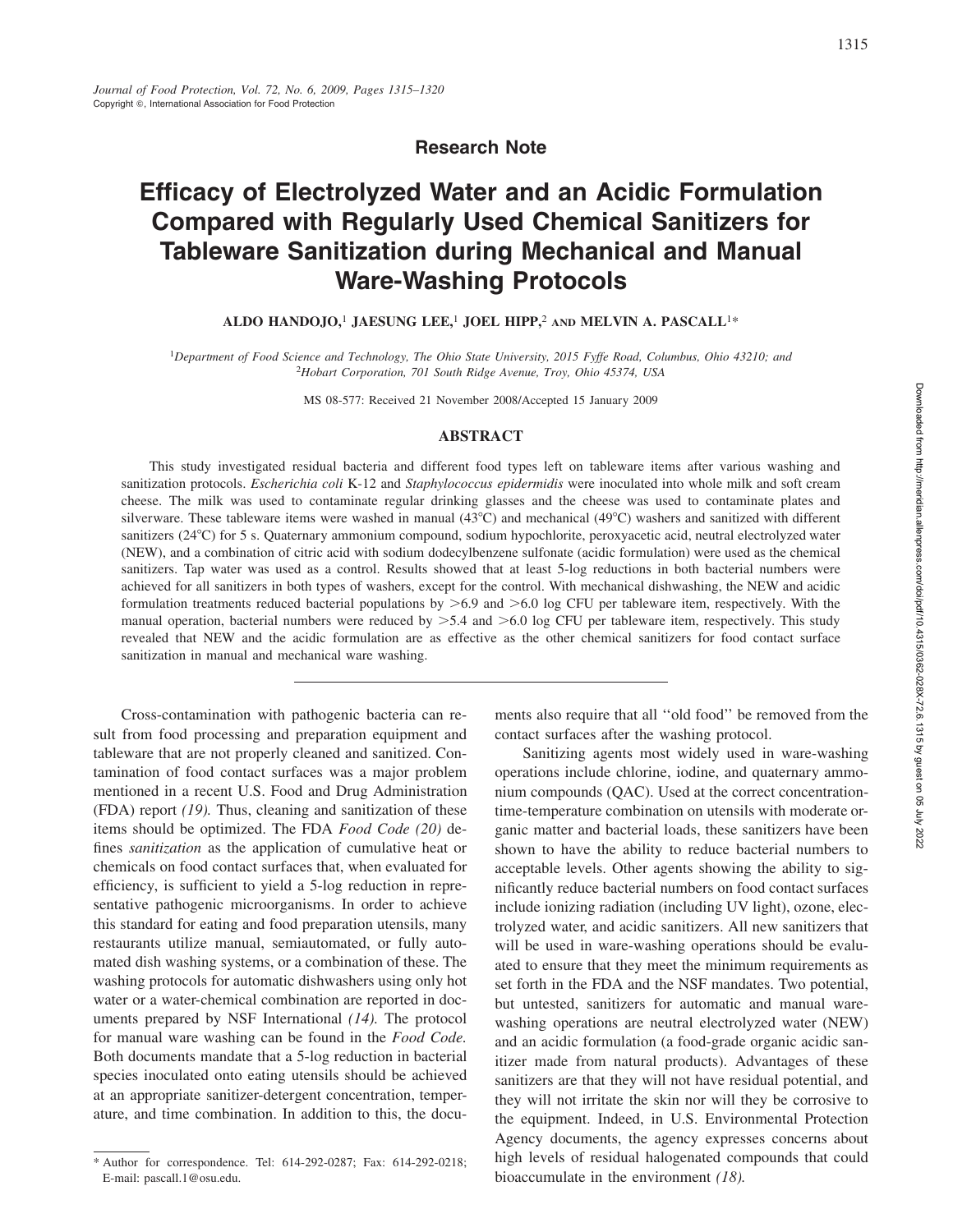Previous studies have shown that NEW is effective in reducing microbial numbers on freshly cut vegetables such as spinach, tomato, and lettuce *(2, 5, 8),* and in infected root canals in dentistry *(4).* The acidic formulation is also effective in reducing bacterial numbers on plastic and metal surfaces and on disposable fabric wipes *(10, 11).* To ensure a proper evaluation of the NEW and the acidic formulation solutions, they were tested in mechanical and manual washing operations and against *Escherichia coli* K-12 (gram negative) and *Staphylococcus epidermidis* (gram positive) microorganisms inoculated onto ceramic plates, stainless steel cutleries (forks, spoons, knives), and drinking glasses. The objective of this study was to compare the sanitization efficiency of NEW and the acidic formulation with other regularly used formulations for reduction of selected bacteria on tableware items in manual and mechanical washing protocols. The tableware items would be soiled with inoculated milk and soft cream cheese.

#### **MATERIALS AND METHODS**

**Bacterial cultures.** *E. coli* K-12 (ATCC 29181) and *S. epidermidis* (ATCC 12228) were used in this study. Prior to testing, cultures of the *E. coli* K-12 and *S. epidermidis* were stored frozen (-80°C) in 30% (vol/vol) sterile glycerol (Fisher Scientific, Fair Lawn, NJ). The stock culture was prepared by transferring a loopful of the *E. coli* and *S. epidermidis* into 50 ml of Trypticase soy broth (Difco, Becton Dickinson, Sparks, MD) containing 0.3% (wt/wt) yeast extract (Fisher Scientific) (TSBYE) and then incubating the cultures at  $37^{\circ}$ C for 18 h. A loopful of this broth was then inoculated into Trypticase soy agar (Difco, Becton Dickinson) supplemented with 0.3% (wt/wt) yeast extract (TSAYE) and incubated at 37°C for 24 h. This TSAYE containing the cell cultures was stored in a refrigerator at  $3^{\circ}$ C and used as a stock culture.

Prior to each experiment, a loopful of each of the stock cultures of *E. coli* K-12 and *S. epidermidis* was propagated aerobically in 50 ml of TSBYE at 37°C for 18 h. A 35-ml aliquot of each cell broth was centrifuged (Kendro Laboratory Products, Sorvall RC 5C Plus, Newtown, CT) at  $10,000 \times g$  for 10 min at 4<sup>o</sup>C. The supernatant fluid was decanted and the cell suspension resuspended in 35 ml of sterile 0.1 M potassium phosphate buffer (pH 7.2) until an initial concentration of approximately 1010 CFU/ml for *E. coli* K-12 or 10<sup>9</sup> CFU/ml for *S. epidermidis* was achieved. Each cell suspension was separately mixed with the food samples to be tested.

**Food sample preparation.** Aseptically processed soft cream cheese and pasteurized whole milk were used as the food contact surface contaminants. The food samples were purchased from a local grocery store 1 day prior to the experiment. They were both stored in a refrigerator at  $4 \pm 1$ °C. When ready for use, a 90-g portion of the soft cream cheese or a 180-g aliquot of the milk was weighed into a beaker with a magnetic stirring bar. Each food sample was then inoculated with the cell suspensions of *E. coli* or *S. epidermidis* (1:10 [wt/wt]) and mixed for about 5 min.

The ceramic plates, stainless steel forks, spoons, knives, and drinking glasses were sterilized by autoclaving at 121°C for 15 min before each experiment. The weights of the soft cream cheese pasted onto the tableware items were as follows: plates, 5 g; forks, 0.5 g; spoons, 0.5 g; and knives, 0.5 g. The glasses were contaminated with inoculated whole milk (0.5 g). The contaminated cream cheese was applied to the entire upper surface of the plates and the top half of the spoons, forks, and knives. Contaminated

milk was applied to the inner wall of the drinking glasses. Eight replicates were prepared. The tableware items were air dried for 1 h at  $24 \pm 2^{\circ}$ C on a flat, sterile surface prior to washing. Before and after the air-drying procedure, each tableware item type was sampled, and the bacterial survival numbers were determined by the plate count method.

**Preparation of sanitizer solutions.** An electrolyzed water generator (Stel-80) manufactured by Trustwater, Ltd. (Tipperary, Ireland), was used to produce the NEW solution. The NEW solution was generated from a saturated sodium chloride (Morton International, Inc., Chicago, IL) solution at an instrument setting of 3.1 to 3.2 A, 19.6 to 21.0 V, and a water flow rate of 75.7 liters/h. The water that was generated contained approximately 100 ppm of free available chlorine, with a pH of 7.4  $\pm$  0.2. The NEW was made immediately prior to the experiment. The free available chlorine concentration was measured with a HI 95771 Chlorine Ultra High Range Meter (Hanna Instruments, Ann Arbor, MI). The oxidation-reduction potential value was measured with a Titrators Model DL70ES tester (Mettler Toledo, Columbus, OH).

The other sanitizers that were tested included 10,000 ppm of the acidic formulation (an organic acid sanitizer containing citric acid and sodium dodecylbenzene sulfonate; Microcide, Inc., Troy, MI), 100 ppm of sodium hypochlorite (Chlor-Clean 12.5, Madison Chemical Co., Inc., Madison, IN), 200 ppm of QAC (Ster-Bac, Klenzade, Division of Ecolab, Inc., St. Paul, MN), and 1,000 ppm of peroxyacetic acid (Oxywave, Madison Chemical Co., Inc.). These concentrations were recommended by the respective manufacturers. The FDA *Food Code* (2005) states that the manufacturers' recommended concentrations should be used for detergents and sanitizers in washing protocols *(20).*

**Mechanical ware washing of the test tableware.** The mechanical dishwasher used in this study was an AM Select Door-Style washer manufactured by Hobart, Inc. (Troy, OH). All tableware items were washed with 1,000 ppm of Guardian Score detergent (Ecolab, Inc.) at 49°C and sanitized with the different types of sanitizers at 24°C. Each day, before using the dishwasher, it was cleaned with hot water and refilled with a fresh lot of the detergent solution. The sanitizing solutions were injected into the final rinse manifold of the equipment during the rinse cycle as recommended by the manufacturer.

At the beginning of each cleaning operation, the contaminated tableware items were placed in a sterilized rack that was then positioned inside the dishwasher. The washing and sanitizing waters were sprayed onto the tableware items from both top and bottom slotted pipes within the washer. The pressure of the sanitizing water was 138 kPa. During the washing step, the detergent solution was sprayed onto the dishes for 40 s. The tableware items were then sprayed with the selected sanitizer for 10 s. After this sanitization cycle, all tableware items were air dried for 1 h at 24  $\pm$  2°C on a sterile surface prior to sampling.

**Manual ware washing of the test tableware.** The manual dishwasher was made of three compartments: washing, rinsing, and sanitizing. The wash sink held approximately 227 liters of the detergent solution, while the rinse and sanitizer sinks each contained approximately 150 liters of solution. The tableware items were washed with 100 ppm of Mag Fusion detergent (Ecolab, Inc.) at  $43^{\circ}$ C for 20 s, rinsed with tap water at  $24^{\circ}$ C for 5 s, and finally sanitized with each of the different sanitizers at 24°C for 5 s. Before each test, the dishwasher was cleaned with hot water and refilled with fresh water and detergent-sanitizer.

During the washing step, each contaminated tableware item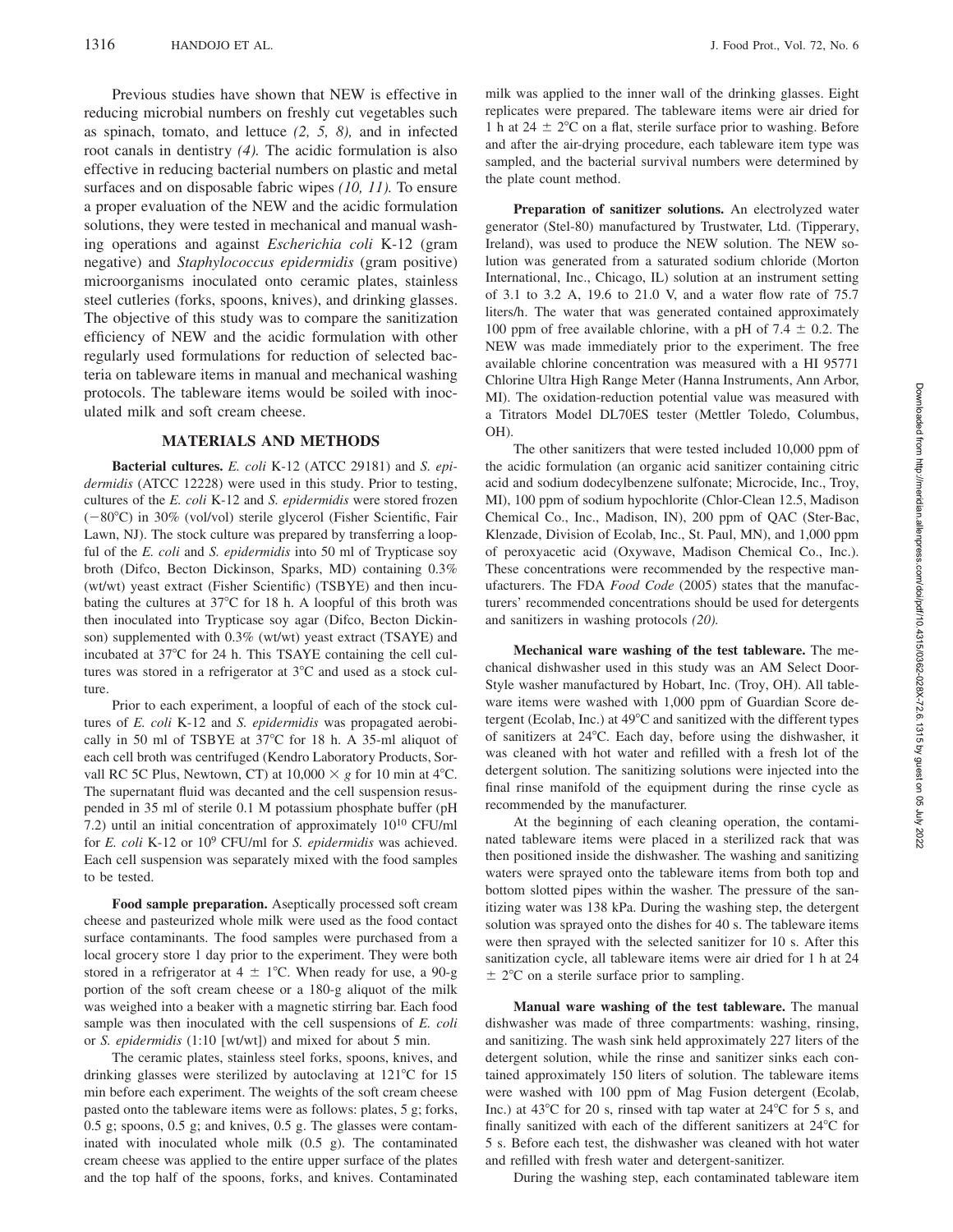

FIGURE 1. *Enumeration of* E. coli *K-12 on tableware before and after washing and sanitizing, using the mechanical dishwasher.*

was washed manually (wearing rubber gloves) by using a Scotch-Brite multipurpose scrub sponge (3M, St. Paul, MN) attached to a scrubbing device. This was spring loaded, and it allowed us to apply an average force of  $0.8 \pm 0.02$  kg to each tableware item. The plates and glasses were washed by using four clockwise and four counterclockwise strokes. The spoons, forks, and knives were washed by using two forward and two backward strokes with the scrubbing device. During the washing, rinsing, and sanitizing, all the tableware items were completely immersed in the solutions. The items were placed on a sterile rack after the sanitization step, and then they were air dried for 1 h at  $24 \pm 2^{\circ}$ C before microbial testing.

**Procedures for microbial enumeration of the contaminated tableware surfaces.** Enumeration of the microorganisms on each tableware item began by using hygienic cotton swabs to transfer the organisms from the surface of each plate, cutlery, and drinking glass to test tubes containing 2 ml of maximum recovery diluent (Oxoid, Ltd., Basingstoke, Hampshire, England). Before sampling the tableware items, the swabs were moistened with the sterile maximum recovery diluent solution. Each swab was used to remove the inoculated microorganisms and then to transfer them to the test tubes, in which they were vortexed vigorously to remove bacteria from the fiber tip.

For enumeration of the total viable counts, the contents of the test tubes were serially diluted and plated into TSAYE. The plates were incubated at  $37^{\circ}$ C for 36 h. The bacteria cells were counted with a Darkfield colony counter (American Optical, Buffalo, NY). The detection limit for estimating the bacterial numbers was 20 CFU per utensils for the plates and forks, and 2 CFU per utensils for the spoons, knives, and glasses.

**Statistical analysis.** All trials were repeated at least eight times in this study. Microbial counts were expressed as log CFU per milliliter (inoculum) and log CFU per tableware item (surface). The reported values of the total plate counts were the mean values of eight trials  $\pm$  standard deviations. The data analyses were performed by analysis of variance and Tukey's test, with the SPSS, version 16.0, statistical program (SPSS, Inc., Chicago, IL) to determine the level of significance between the effect of each sanitizer, washing type, bacterial species, and tableware item. A *P* value of 0.05 was set for the level of significance.

#### **RESULTS AND DISCUSSION**

**Reduction in bacterial counts during air drying of the different tableware items.** The reductions in bacterial counts for *E. coli* and *S. epidermidis* inoculated onto the tableware items before and after the 1-h drying were ex-



FIGURE 2. *Enumeration of* S. epidermidis *on tableware before and after washing and sanitizing, using the mechanical dishwasher.*

amined. The mean reduction in the population of *E. coli* following this drying at  $24 \pm 2$ °C ranged between 0.3 and 0.5 log CFU per tableware item. For *S. epidermidis,* the reduction was 0.2 to 0.3 log CFU per tableware item. This showed that a large percentage of the bacteria inoculated onto the tableware items survived during the 1-h drying. In support of this, the statistical analysis showed that there were no significant  $(P > 0.05)$  differences between the bacterial populations before and after drying of the inoculated food products pasted onto the tableware items. These findings are similar to those from previous studies reported by Lee et al. *(9)* for *E. coli* K-12 and *Listeria innocua* inoculated onto various utensils then allowed a 1-h drying time. A comparison of the survival patterns for these two organisms showed that the desiccation stability of *E. coli* and *S. epidermidis* were similar. The tableware items were air dried at room temperature in order to simulate normal washing procedures in food preparation establishments and to provide enough contact time for the food contaminants to adhere to the tableware items *(13).*

**Efficacy of the mechanical ware washing, using various sanitizing agents.** To test the efficiency of chemical sanitizers for food contact surfaces, the U.S. Environmental Protection Agency recommends the use of *E coli* (ATCC 11229) and *Staphylococcus aureus* (ATCC 6538) as test organisms *(17).* To comply with this recommendation, this study used nonpathogenic *E. coli* K-12 and *S. epidermidis* as surrogates for those standard test pathogenic bacteria *(7).* The tableware items and the food products were both tested to ensure that they had no *E. coli* or *S. epidermidis* prior to the experiment. The tableware items were also visually clean before they were washed as a part of the test protocol.

Figures 1 and 2 show differences in the viable counts between the initial levels of *E. coli* K-12 and *S. epidermidis* on the tableware (prewash) and after treatment with the sanitizers. Statistically, there were significant  $(P < 0.05)$ differences in the bacterial reductions between the treatment with tap water compared with most of the other sanitizers for many of the tableware items. The viable *E. coli* cells left on the plates, spoons, forks, and knives after washing at 49 $^{\circ}$ C and sanitizing at 24 $^{\circ}$ C with tap water were 3.5, 1.6, 4.4, and 1.1 log CFU per tableware item, respectively (Fig.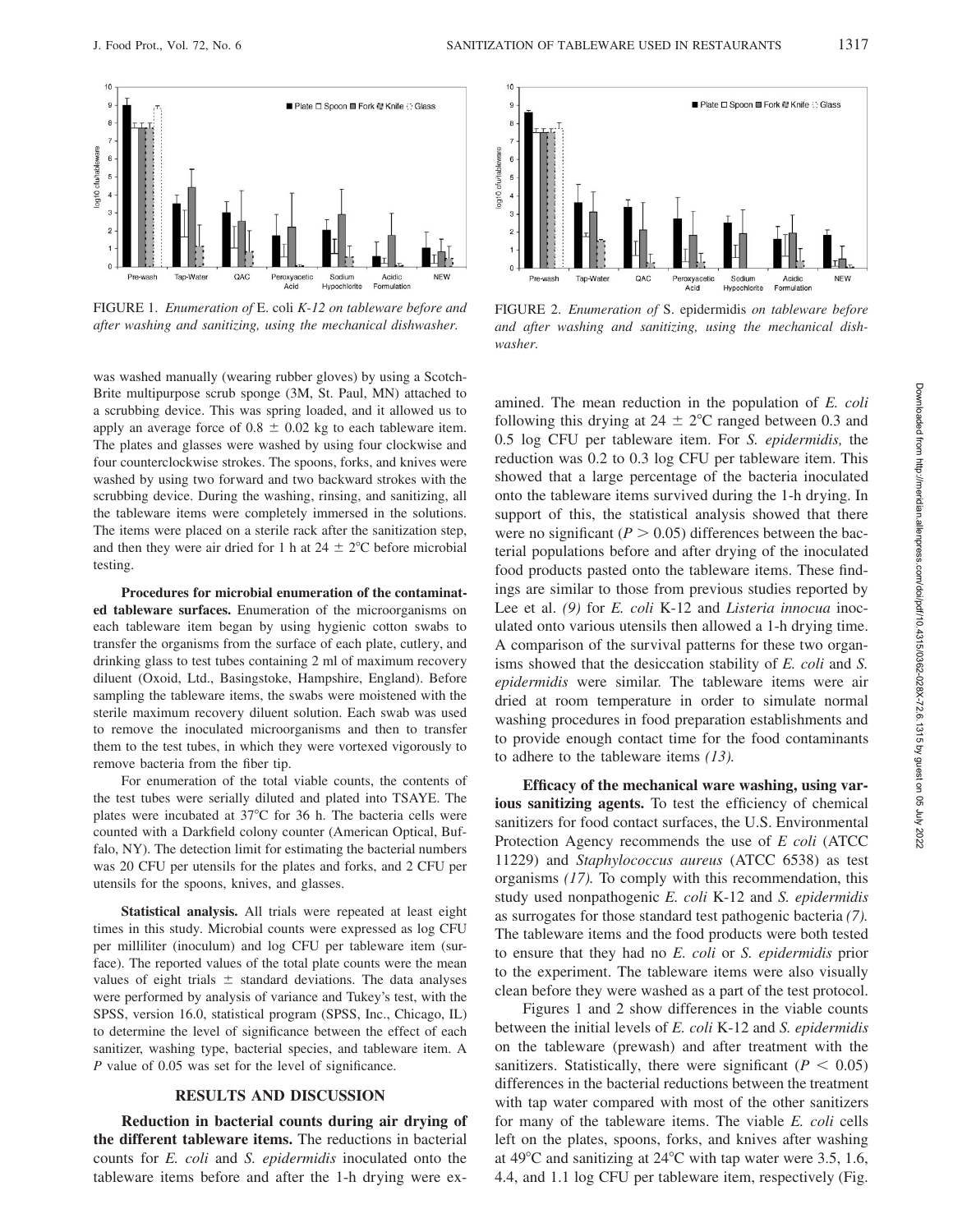

FIGURE 3. *Enumeration of* E. coli *K-12 on tableware before and after washing and sanitizing, using the manual dishwasher.*

1). The results for *S. epidermidis* were 3.6, 1.7, 3.1, and 1.5 log CFU per tableware respectively, as seen in Figure 2. For the bacterial population left on the glasses, the counts were less than the detection limit of 2 CFU per utensil. The tap water treatment (control) by itself showed some reduction in bacterial count. However, the treatment on the forks did not produce a 5-log bacterial reduction. The FDA *Food Code* and the ANSI/NSF International standards both mandate that any chemical sanitizing treatment used in warewashing operation should achieve a 5-log microbial reduction. Because of this requirement, it can be deduced that the use of tap water by itself is not a suitable sanitizer for the cleaning of tableware items at the conditions used in this study.

The results from Figures 1 and 2 also show that all the chemical sanitizers were able to produce 5-log CFU reductions of *E. coli* and *S. epidermidis* during mechanical dishwashing. When a comparison is made between each sanitizer treatment, the NEW and the acidic formulation sanitizers were more effective in producing a higher *E. coli* and *S. epidermidis* reduction when compared with the others. The NEW and the acidic formulation sanitizers produced the final bacterial counts of  $\leq$ 1.8 log CFU per tableware item for both organisms, respectively. These results show that the use of the NEW and the acidic formulation together with the mechanical ware washing were efficient in eliminating both types of bacteria. Also, there were no significant  $(P > 0.05)$  differences between the effectiveness of the NEW and the acidic formulation when they were tested on both bacterial types. Despite the fact that these sanitizers were able to produce 5-log bacterial reductions, the QAC and acidic formulation formed filmlike residues on the tableware surfaces after the washing procedures. Thus, another rinsing might be necessary for these types of sanitizers. An investigation into this should form a part of future studies.

This study also observed the effect of mechanical dishwashing on the different types of tableware items that had been contaminated with inoculated food products. The glasses had significantly ( $P < 0.05$ ) fewer microbial numbers when compared with the other tableware items. As seen in Figures 1 and 2, the glasses were the easiest tableware items to be cleaned, since the bacterial load was reduced to undetectable numbers. An explanation for this re-



FIGURE 4. *Enumeration of* S. epidermidis *on tableware before and after washing and sanitizing, using the manual dishwasher.*

sult could be that the water pressure (138 kPa) and temperature in the mechanical ware-washing machine were sufficient to break the adhesion bonds between the glass surface and the contaminated milk products. Further studies with a longer drying time  $(1 h)$  prior to washing might be necessary to see whether the same results would be achieved. The highest microbial counts after the washing procedures were obtained on the plates and forks, which were followed by the knives and spoons. This may have occurred because the plates had the largest surface area of all the tableware items. Figures 1 and 2 showed that this type of tableware had the highest initial bacterial count prior to the washing step. This may have resulted in a higher probability of organic matter being present before the sanitizing process, and this may have helped to shield the bacteria from the maximum effect of the heat and sanitizing agents. In the case of the forks, the results obtained may have occurred because of the difficulty in removing the food contaminants and bacteria lodged in the spaces between the prongs. Because the silverware items in the warewashing trays within the washer were not always oriented in the same direction and similarly positioned prior to each test, it is possible that they all may not have been uniformly bathed with the washing and sanitizing solutions. Thus, in some cases, the food might have been partially dislodged from the spaces between the prongs of the forks. Higher temperatures and longer contact times during the washing cycles might be required to solve this problem.

**Efficacy of the manual ware washing, using various sanitizing agents.** During manual ware washing, all tableware items were washed by one individual as a means of minimizing variability in the study. This study also implemented the minimum temperatures required for manual ware-washing protocols as required by the FDA *Food Code.*

Figures 3 and 4 show that the tap water treatment did not completely generate the 5-log bacterial reductions for both bacteria types. These results are similar to the findings obtained for the mechanical ware-washing operation, where the tap water treatment was significantly  $(P < 0.05)$  least effective for inactivation of both bacterial types on the contaminated tableware items. This confirms that tap water treatment would not be a proper sanitizing agent when used at the temperature selected during this study. It should be noted that the FDA *Food Code* regulations mention that the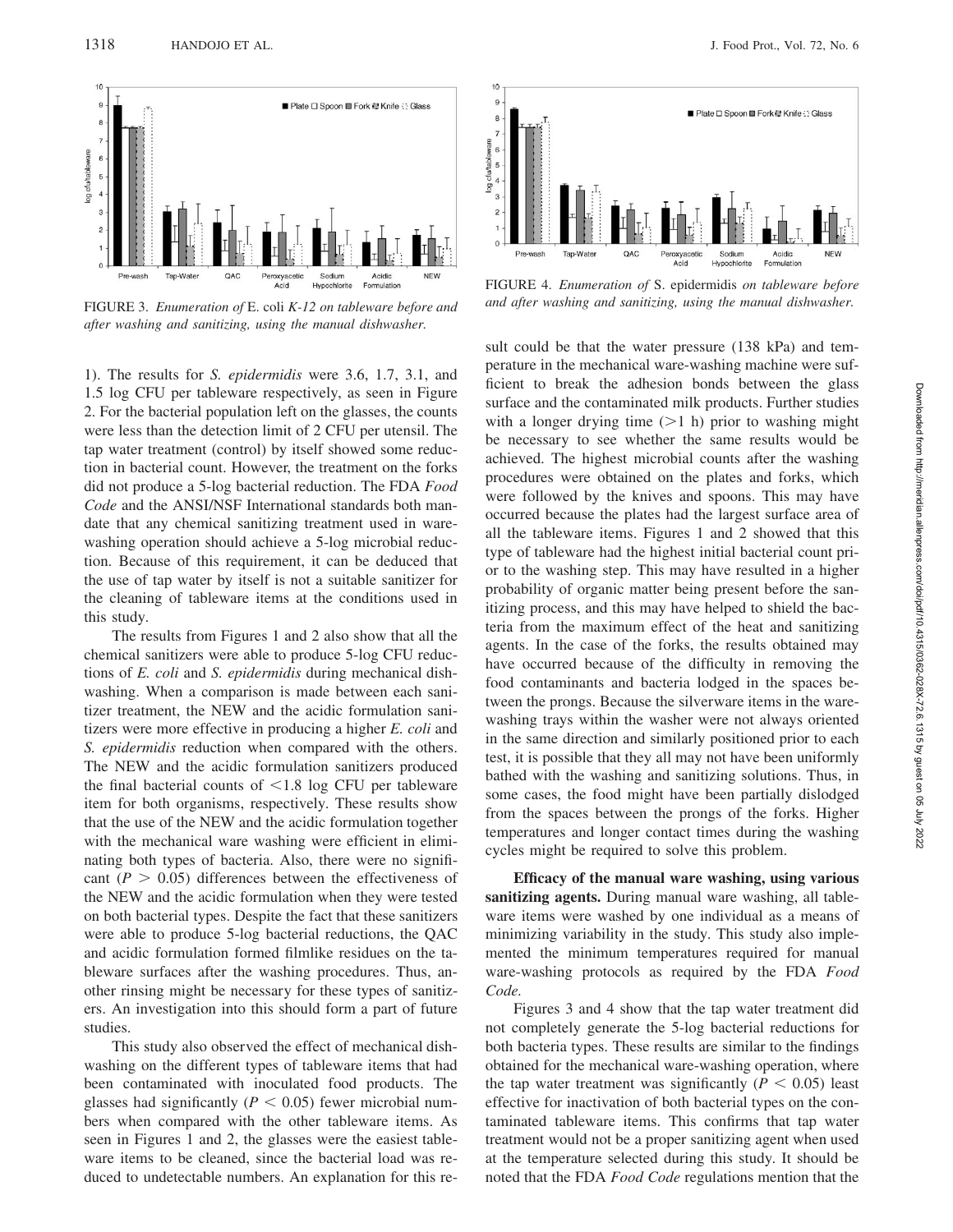minimum temperature for hot water sanitization is 71°C for mechanical and 77°C for manual ware washing for at least 30 s *(20).*

As was the case with the mechanical ware washing, the use of sodium hypochlorite, QAC, peroxyacetic acid, the acidic formulation, and NEW solutions on both bacterial types, also produced  $\geq$ 5-log CFU per tableware reductions during the manual ware-washing operation (Figs. 3 and 4). However, published reports have noted that some of these sanitizers can bioaccumulate in the environment and/or be corrosive to equipment, and are not recommended for use in some countries *(16, 21).* The NEW solution with a neutral pH (7.4  $\pm$  0.2) can be a safe alternative sanitizing agent for various ware-washing operations. The results of the manual ware-washing protocol showed that the NEW solution produced bacterial reductions between 6.2 and 7.8 log CFU per tableware items for *E. coli,* and 5.4 between 6.9 log CFU per tableware item for *S. epidermidis,* respectively. According to studies by Deza et al. *(2),* NEW has many advantages when compared with other traditional sanitizers. Since NEW sanitizers can be easily produced onsite, they pose less transport and storage logistical problems. They are also less hazardous to workers and to the ecosystem. In addition to these advantages, several researchers have reported that high oxidation-reduction potential  $(\sim 800 \text{ mV})$  and the free available chlorine content (100 ppm) of NEW sanitizers are factors that play critical roles in the inactivating of microorganisms *(1, 6, 12, 15).* Thus, NEW does not depend on a high or low pH for its bacterial killing action. As a result, NEW should not be corrosive to metal surfaces and this is and advantage. As a future study, different concentrations of free available chlorine associated with NEW treatments could be investigated for the inactivation of various bacterial species.

For *E. coli* as the contaminating organism, the statistical analysis showed that both the acidic formulation and NEW sanitizer were not significantly  $(P > 0.05)$  better in producing higher bacterial losses when compared with the other sanitizer treatments (Fig. 3). However, the acidic formulation solution performed better in reducing the *S. epidermidis* population, with reductions of 6.0 to 7.7 log CFU per tableware item, when compared with the NEW and other sanitizers (Fig. 4).

In this manual ware-washing study, the microbiological counts on the tableware items were similar to the results obtained for the mechanical ware-washing operation. Statistically, the plates and forks that were contaminated with bacteria showed the highest viable counts after the washing procedures, which were followed by the glasses, spoons, and then the knives. It was also noticed that a small number of the glasses from the manual washing protocol had traces of the food contaminants on them. None of this was seen on the glasses from the mechanical protocol. This might have occurred because of the difficulty in cleaning the curved inner surface area of the glasses, especially where the wall meets the bottom part of the glass *(2).*

In conclusion, this study demonstrated that NEW and the acidic formulation could be used in an effective protocol for reducing microbial contamination on various tableware items in mechanical and manual ware-washing operations. These treatments showed that they had the ability to produce (at least) similar or better (in some cases) bacterial reductions when compared with the other traditional sanitizers. Thus, NEW could be used as an alternative sanitization agent for food contact surfaces in kitchens, restaurants, food service, and food processing establishments. The highest bacterial loads remaining on the tableware after the dishwashing operations were on the plates and forks.

#### **ACKNOWLEDGMENT**

The authors thank the Center for Innovative Food Technology for their financial support for this project.

### **REFERENCES**

- 1. Cords, B. R., and G. R. Dychdala. 1993. Sanitizers: halogens, surface-active agents, and peroxides, p. 470–473. *In* Antimicrobials in foods, 2nd ed. Marcel Dekker, Inc., New York.
- 2. Deza, M. A., M. Araujo, and M. J. Garrido. 2005. Inactivation of *Escherichia coli, Listeria monocytogenes, Pseudomonas aeruginosa* and *Staphylococcus aureus* on stainless steel and glass surfaces by neutral electrolyzed water. *Lett. Appl. Microbiol.* 40:341–346.
- 3. Guentzel, J. L., K. L. Lam, M. A. Callan, S. A. Emmons, and V. L. Dunham. 2008. Reduction of bacteria on spinach, lettuce, and surfaces in food service areas using neutral electrolyzed oxidizing water. *Food Microbiol.* 25:36–41.
- 4. Horiba, N., K. Hiratsuka, T. Onoe, T. Yoshida, K. Suzuki, T. Matsumoto, and H. Nakamura. 1999. Bactericidal effect of electrolyzed neutral water on bacteria isolated from infected root canals. *Oral Surg. Oral Med. Oral Pathol.* 87:83–87.
- 5. Hricova, D., R. Stephan, and C. Zweifel. 2008. Electrolyzed water and its application in the food industry. *J. Food Prot.* 71:1934–1947.
- 6. Huang, Y.-R., Y.-C. Hung, S.-Y. Hsu, Y.-W. Huang, and D.-F. Hwang. 2008. Application of electrolyzed water in the food industry. *Food Control* 19:329–345.
- 7. Institute of Food Technology (IFT). 2002. IFT expert report on emerging microbiological food safety issues—implications for control in the 21st century, p. 55. Institute of Food Technology, Washington, DC.
- 8. Izumi, H. 1999. Electrolyzed water as a disinfectant for fresh-cut vegetables. *J. Food Sci.* 64:536–539.
- 9. Lee, J., R. Cartwright, T. Grueser, and M. A. Pascall. 2007. Efficiency of manual dishwashing conditions on bacterial survival on eating utensils. *J. Food Eng.* 80:885–891.
- 10. Lee, J., M. J. Gupta, J. Lopes, and M. A. Pascall. 2007. Comparative efficacies of hydrogen peroxide and acidic sanitizers for microbial reduction on metal can and low density polyethylene film surfaces. *J. Food Sci.* 72:M335–M339.
- 11. Lee, J., J. Lopes, and M. A. Pascall. 2007. Development of a sanitizing fabric wipe for use on food contact surfaces. *J. Food Sci.* 72: M375–M381.
- 12. Liao, L. B., W. M. Chen, and X. M. Xiao. 2007. The generation and inactivation mechanism of oxidation-reduction potential of electrolyzed oxidizing water. *J. Food Eng.* 78:1326–1332.
- 13. Mattick, K., K. Durham, D. Domingue, F. Jorgensen, M. Sen, D. W. Schaffner, and T. Humphrey. 2003. The survival of foodborne pathogens during domestic washing-up and subsequent transfer onto washing-up sponges, kitchen surfaces and food. *Int. J. Food Microbiol.* 85:213–226.
- 14. NSF International. 2001. American National Standard/NSF International Standard 3. NSF International, Ann Arbor, MI.
- 15. Park, H., Y.-C. Hung, and R. E. Brackett. 2002. Antimicrobial effect of electrolyzed water for inactivating *Campylobacter jejuni* during poultry washing. *Int. J. Food Microbiol.* 72:77–83.
- 16. Schmidt, R. H. 1997. Basic elements of equipment cleaning and sanitizing in food processing and handling operations. Institute of Food and Agricultural Sciences Extension, University of Florida.